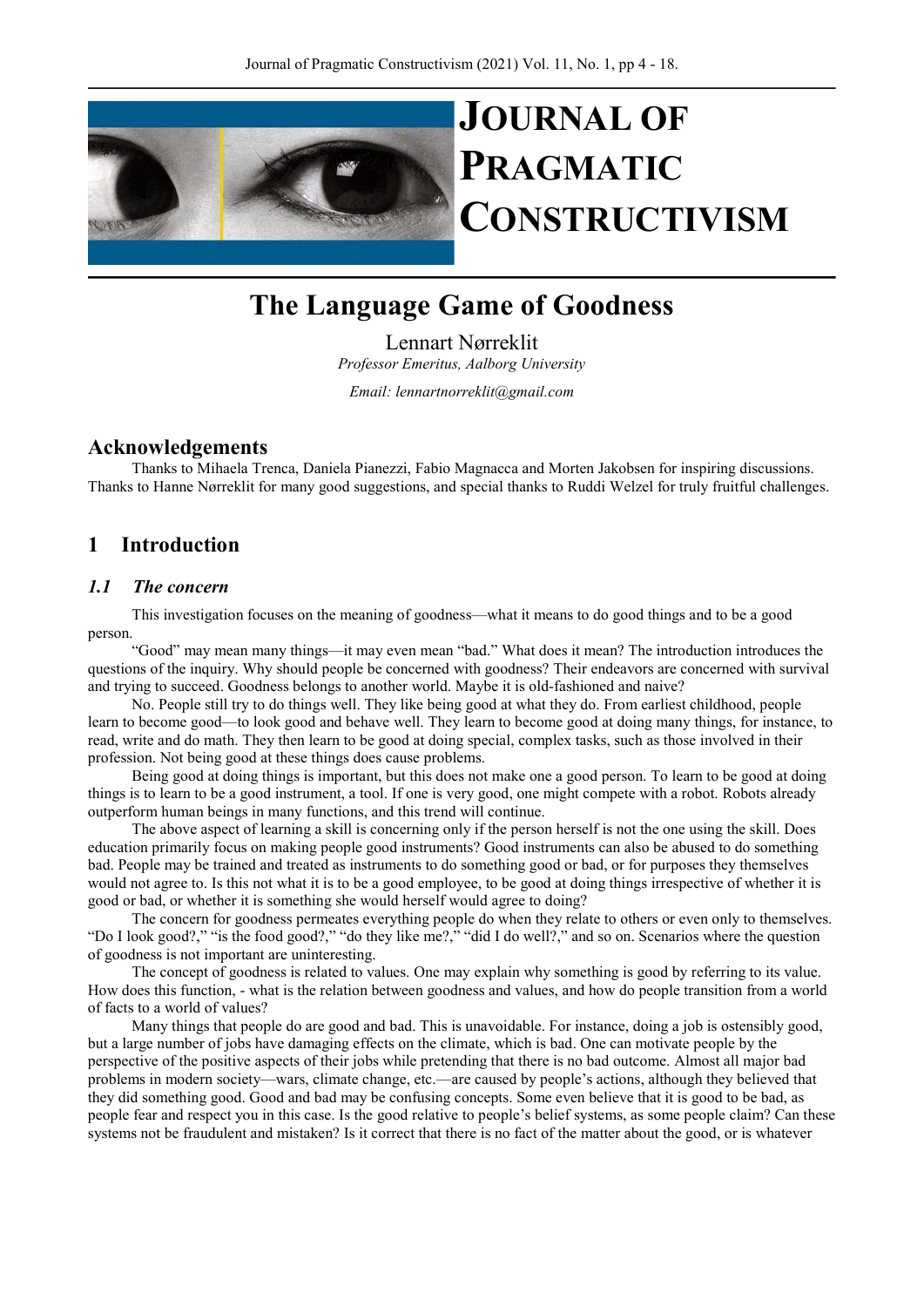that is believed to be good actually good? If goodness is about belief, then one would have to answer in the affirmative. But goodness is not about what people believe - beliefs do not make things good.

People are guided by their ideas of values, which are assumed to be good. Values encompass many things: to be attractive, smart, successful, impressive, beautiful and loveable, strong, feared, admired, to have power, money, and fame, to live a good life, or simply to be an honest and good person.

Although social values guide people in their judgments as to what is good, this is no proof that they are good. People's social values have been used to wage war and ruin the lives of millions. Good democracies do terrible things under the pretext of doing something good.

The justifications for people''s actions are often and with good reason treated with skepticism and dismissed as rationalizations. Whatever the reasons are for doing terrible things, the motive was presumably not to do something good, like helping the people in these countries

If people can be convinced that the worst is good, then something is wrong with people's mindset. What happened to the good people? Maybe they just want to be good instruments, good robots doing what their masters and the media say? Perhaps the responsibility for being a good person has been lost in the tiring effort to be accepted as a good instrument.

Following von Wright (Wright 1963), this study examines the function of the concept of goodness in general, i.e., not limited to one or several special fields of life as farming and healthcare. It signals a broad ethical conscientiousness. The concept of goodness is influential in almost all activities of human life. People cannot excuse rude and aggressive behavior by claiming that it takes place in another sphere, beyond the purview of goodness and ethics. People invariably influence others or themselves with what they do, and, therefore, are always in an ethically loaded situation. To reserve ethics to special subsections of our activities makes no sense. All activities have implications, and can be performed in good or bad ways and its goodness is discussed and reflected. This is reflection is considered the language game of goodness, i.e., the way the concept of goodness is used in communicative practices. It is involved in almost everything we do, even in the things we do spontaneously.

### 1.2 Methodology

This investigation to examine features of the manner in which our concepts of goodness and value function to inspire valid reflection on the issues that penetrate everything people do. People want to do good things and be good persons. To do so, they need to understand what this means. People like to be valuable and useful in the community, but in a way that they know and understand to be good. In this case, they can perform the relevant actions with confidence, love, and care. Only then will they be able to respect and like themselves and one another. Without genuine concern for doing good things, people cannot create a good world.

The method of investigation here is a conceptual analysis of goodness and value to improve our understanding of them. By focusing on conceptual relations, the insights should be basic and self-evident. The author uses a holistic approach outlining places where the concepts complement each other to generate an understanding of reality. To understand a concept is not to give a definition of it. A definition provides rules for how to use a concept but no understanding of it. On the contrary, it presupposes an understanding of the concept. To understand a concept is to understand the role it plays in the way people construct reality, i.e., how and for what purpose it is used, the kind of work it does, the activities that it motivates people to perform, and the relations in which it leads them to engage. To ensure that the interpretation of a concept has not been misconstrued it must be in accordance with exemplary usage that can be illustrated in exemplary language games (Wittgenstein 1953). The concept of a language game signifies the human form of life as one lived in cooperation based on mutual communication involving shared concepts and understanding. Methodologically speaking, exemplary language games may provide evidence for the interpretation of the concepts in use.

This investigation outlines scenarios displaying, on the one hand, the workings of good language games of goodness used in life in communities, and, on the other hand, scenarios of pure theater life, in which the games are invalid and the good is in reality bad. Social life is a mixture of these extremes, and most readers will recognize both forms.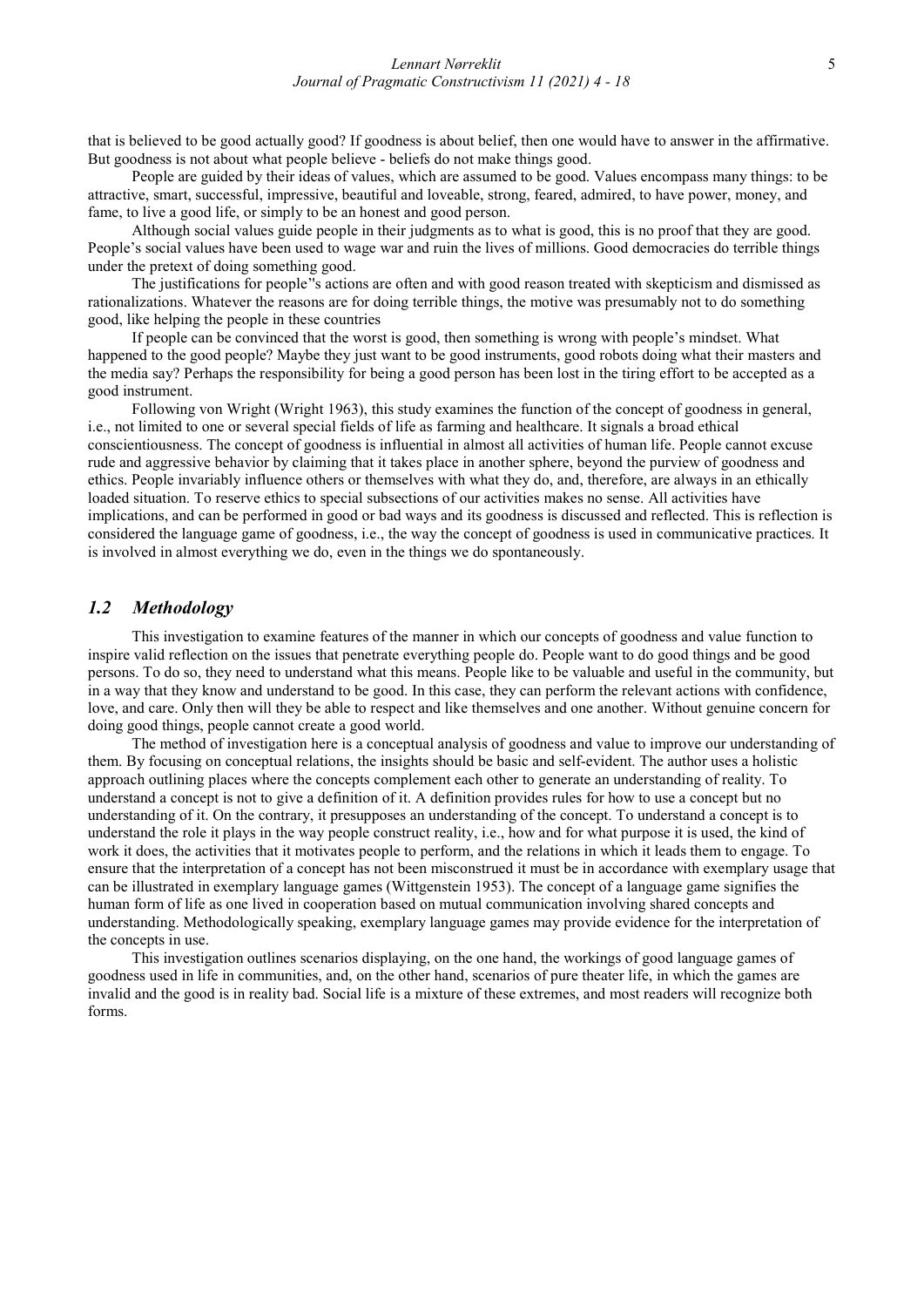# 1.3 Validity

Communication is social practice based on ongoing sequences of language games<sup>1</sup> in which speech and activities are meticulously connected through rules that connect symbols and meaning. If people understand the rules, they understand the meaning and, thus, what reality is, i.e., what actions and events are implied. Thus, the problem of validity<sup>2</sup> is one in relation to the reality of the communication. A lack of validity means that the communication is disconnected from reality. The implied reality does not exist, and is not even intended. The communication is just a pretense, nothing but a game with symbols.

Communication involves three levels of activities: linguistic, involving the production of sounds or written symbols; semantic, featuring the generation of meaning; and ontological, concerning reality in accordance with the meaning. The connection between speech and action in language games addresses the connection between the semantic and the ontological levels. The linguistic level enables the perception of communication. The semantic level generates an understanding of the reality concerned, and the ontological level represent the reality concerned: events and actions in the future, past, or present.

#### Figure 1. Validity

-



The above three levels are involved in all forms of communication, such as descriptions, decisions, and promises. They are all communicative acts that involve a perceptible linguistic level, a semantic level that outlines the intended meaning, and an ontological level that may or may not realize the meaning—the reality described, the carrying out of the decision, or the keeping of the promise. If the implied realities do not surface, the message is invalid. The exception is fiction.

People may talk about an imagined reality without knowing whether it exists. If it does not exist, their communication is invalid. People may also pretend to talk about something real to manipulate others. Such communication is also invalid: It is communicative gaming. It is sometimes a part of communicative gaming that people's expressions are ambiguous with regard to the reality of the referents of their words. It may be fictive because people mistakenly believe it to be real. Fictive plans and red flags are used to deceive others. Language games, which are deceptive and not committed to ontological implications, are what the author here calls a social theater. The problem with the theater is that some spectators and participants do not know that it is a theater.

<sup>&</sup>lt;sup>1</sup> The concept "language game" implies that the speaking of language is part of an activity. Cf. Wittgenstein, L. 1953. §23.

 $\frac{2}{3}$  Validity is used as in methodology as accordance with reality - contrary to reliability.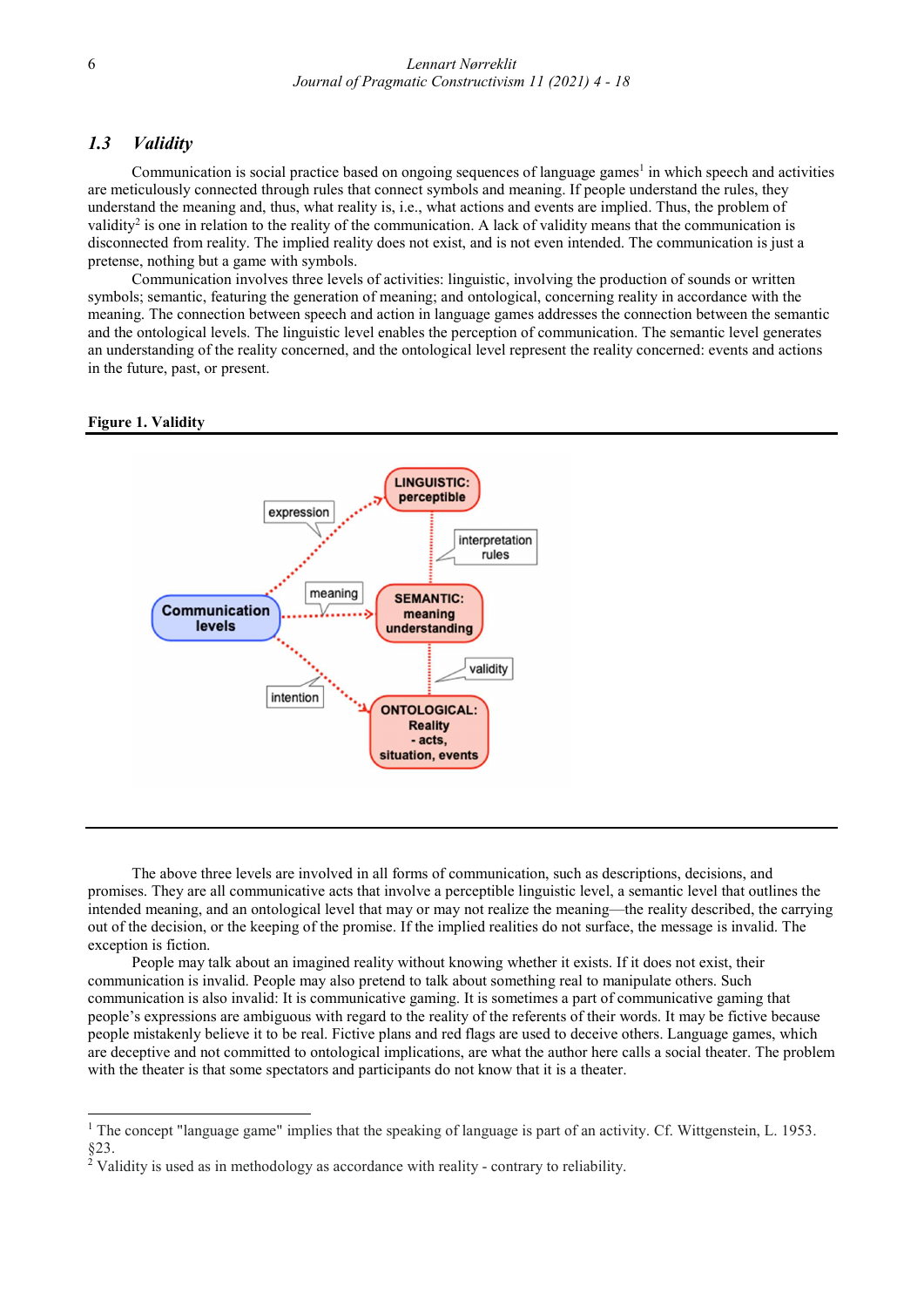One problem in the world today is the focus on displaying a shining appearance of smartness. This cultivates the notion of life as a theater. In a theater, things are not for real, they are fictions; but if fictions appear to be real, they are deceptions. The grand theaters include the theaters of the politicians and media. Smaller theaters are institutional theaters, where leaders are bullying employees because this makes it appear as if they control things. To lead, they need the relevant professional knowledge, which general managers often lack. Insight has been separated from power. When this happens, the leadership is incompetent. Its communication is not honest, and cannot be trusted. The levels of stress, anxiety, and depression in society are thus rising.

The opposite to a theater is the community. It features cooperation based on understanding. The ability to reach a common understanding enables communication that can be used to organize cooperation. Communication in a community is honest. What people say has implications, and can be trusted.

The loss of validity of communication has negative consequences for people as in this case, they do not know what reality they live in. How can validity be regained? This gives reason to the question, what the difference between a valid and serious concern in a community and invalid communication used to play fake games is? How can people identify this difference? How has the validity of communication become a serious problem in a society based on science, where the hallmark of science is, after all, validity?

When people communicate to control ongoing interactions, the validity of the communication is directly evident. Although important, validity does not in itself guarantee the success of cooperation, and may fail due to errors.

If communication reflects the future, past realities, or realities that are beyond the reach of immediate perception, there is no direct evidence for it, and its validity is not directly observable. If the communication refers to phenomena that are not real, it is invalid. The purpose of speech regarding remote events may be to influence and control people by influencing their expectations. The absence of evidence enables a person to use her status to make others believe that she is trustworthy and that her communication is valid. It may, however, be easy for a speaker to disregard validity, and pretend to have knowledge and fake her intentions. In this case, she is just playing games to dominate (Bernie, 2016). A culture in which there is little scrutiny of the validity of expressions provides good conditions for gaming.

# 1.4 Assessments

-

Validity is a special question when goodness and values are concerned. For instance, some believe that financial values have no validity despite financial practices, while love and friendship are considered valid values. Some believe that no expression of value or goodness can have any validity. This investigation claims that whether something is good and valuable is not a question of belief. Whether and how it is possible to determine the value and goodness of things depends amongst other on the concepts of value and goodness. If, however, there is no validity concerning goodness and values, then value claims cannot not be justified, and debating them is not intellectually serious. All practices otherwise regarded as good would then be arbitrary. This study examines the validity of claims about goodness and value, i.e., their meaning and relation to the world.

Values are based on assessments of the goodness of things. Such assessments take place whenever people wonder what to think and do. How are these assessments made, and can they be valid?

Assessments unfold in communicative activities. They concern the relation between the semantic and the ontological levels. If the semantic meaning concerns goodness and values, then the good and valuable should exist at the ontological level. Is this possible? Can there be validity in such assessments, or is communication about goodness and the assessments used to justify simply part of a game that people play?

An assessment is used to analyze evidence, arguments, and demonstrations. Is it possible to demonstrate values and goodness by such means? Following Wittgenstein, one can argue that the meanings of value and goodness are in their actual use.<sup>3</sup> However, can the use not be mistaken? After all, people sometimes change their value preferences, thereby rejecting their previous use, because they feel they had not previously understood these values. How is this possible, if the meaning just is the use? How can the use by a person be mistaken? Such changes in value perspectives involved in such changes cast doubt on the validity of value judgments. Some use must be more exemplary of a given value than others. The overall meanings of goodness and value must involve being a good person and living a good life, it seems, and this indicates their exemplary use.

The remainder of this paper is divided in two parts: Part I addresses the concepts of goodness and values, their functions in the social factory (defined below), and the formation of communities and theaters.

Part II addresses the issue of value assessments by analyzing the forms of reason with which they are justified. The analysis distinguishes between different types of reason—practical reason, rationality and scientific analysis, communicative reason, and existential reason—to determine intrinsic values.

<sup>&</sup>lt;sup>3</sup> Cf. Wittgenstein's theory that meaning is use, e.g. Wittgenstein (1953, §43).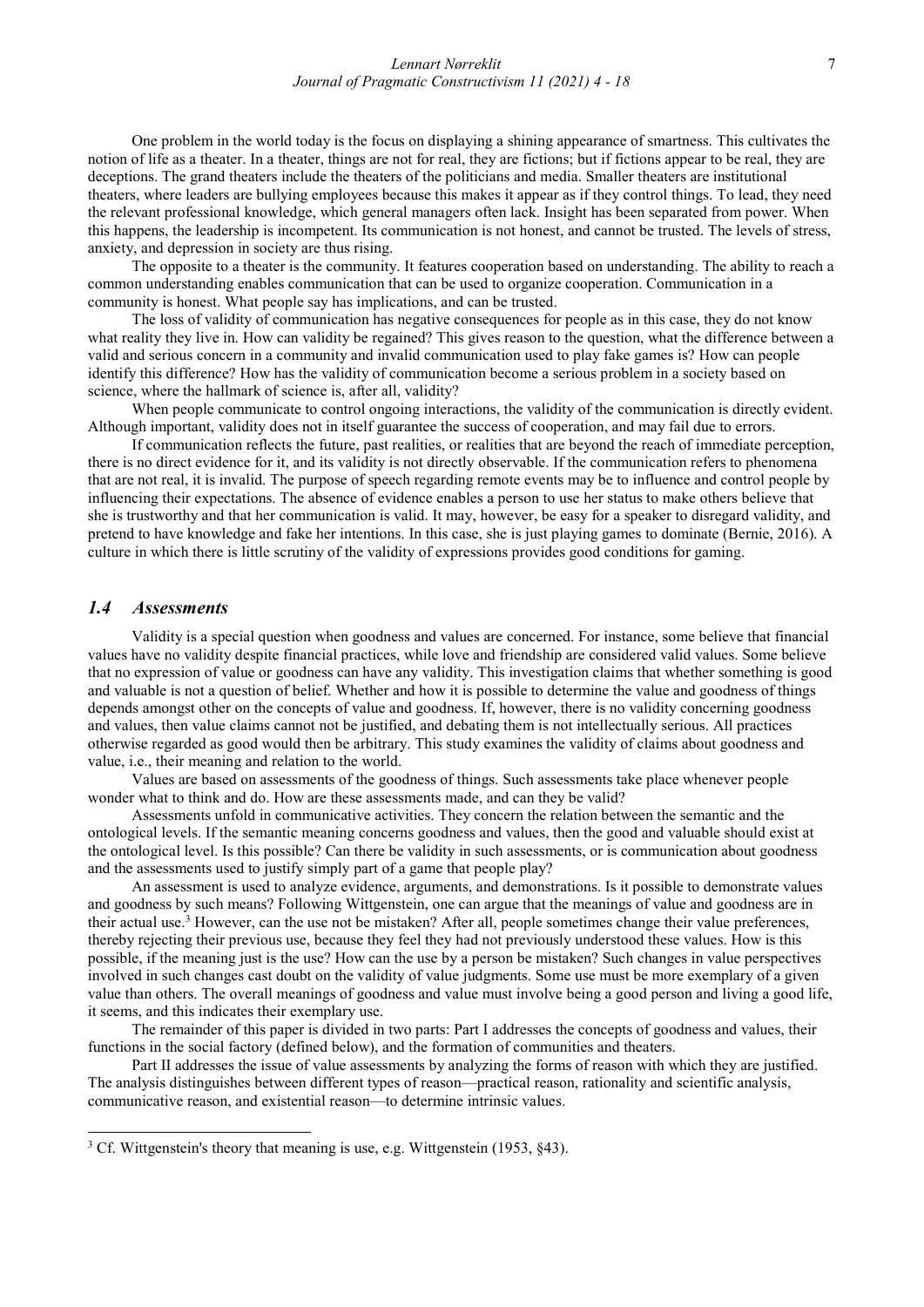# 2 Part I: Goodness and Values

#### 2.1 The concept of goodness

#### 2.1.1 The good among facts and possibilities

If everything in the world are facts (for instance Wittgenstein 1922, pkt. 1), then where are goodness and values? People experience a world with values and good things. They live in a world with possibilities and make decisions to realize the good and valuable possibilities. In the world of objective facts, there are values, goodness and badness. They experience a world with possibilities some of which good. These too are real.

The recognition that people live in a world of possibilities makes the search for goodness and reasons inevitable. Possibilities are available. The question "what shall I do?" is inevitable when there are possibilities to choose from, and the answer is always to determine what is good, what is bad and what can be done to improve things. The problem is not the deterministic question of whether people have any possibilities, but which of the existing possibilities lead to something good.

People search for things and sometimes find them. They search because they are looking for something good and sometimes they find it. Sometimes people search for things other than what is because they are looking for something better. Goodness is the goal in everything they do. It is the place to stop the search. People are concerned to be in the realm of the good and take care to remain there. They are caretakers of the good. They are happy as they succeed in doing this.

People live, feel, and act in accordance with the difference between good and bad as they see it. They live not only in a world of facts, but also in one of possibilities and impossibilities, in which they can do different things of varying value. The relevant question about the world is not, whether it is facts, but whether it is good. Knowledge and facts are important and valuable only if they are related to goodness. The good is primary. The search for goodness motivates people and renders factual knowledge important, and not the other way round. The search for goodness is active all the time, in all our actions, and the answer is always an attempt to find something good. Being in the world is a search for something good. And sometimes people do find it.

#### 2.1.2 Importance

People's experience shows that their choices make a difference. Whether the consequences of their choices are good is important, which makes the choice itself important. This changes the choice from a question of "what would I like to do?" to one of "what would be good to do?" It makes the question of what to do important and a search for that which is good. The difference between considering that which one desires and that which is good is that the latter involves looking for reasons to prefer one choice over another that refer to its greater importance. Spontaneous desire may not be a good reason for people's choices.

#### 2.1.3 Openness

The concept of goodness is an empirically empty concept. In principle anything can be good or not good. As a concept it is an open concept. A priori it does not apply to anything. There's no "the good," "goodness itself," or "the property of being good." There is no "property of goodness" that all good things must have. Goodness is not a part of the proper description of things. A thing may be red, light, or heavy, but there is no property of goodness in its list of properties that enables us to see that it is indeed good. One can always ask whether it is in fact good.

The above empirical openness is the basis of the so-called "open question argument" by G. E. Moore, according to which no observable property, P, can define the concept "good." This is because the question "Is P good?" is meaningful, no matter what property P is, e.g., happiness, health, or benevolence (Moore 1903, §13). One might object: "But of course, happiness is good!" And this is usually true. But there might be cases where this can be questioned. Therefore, happiness is not identical to goodness, and cannot define it. As this reasoning applies to any observable property, goodness cannot be defined as an empirical property. Nothing is good or bad a priori.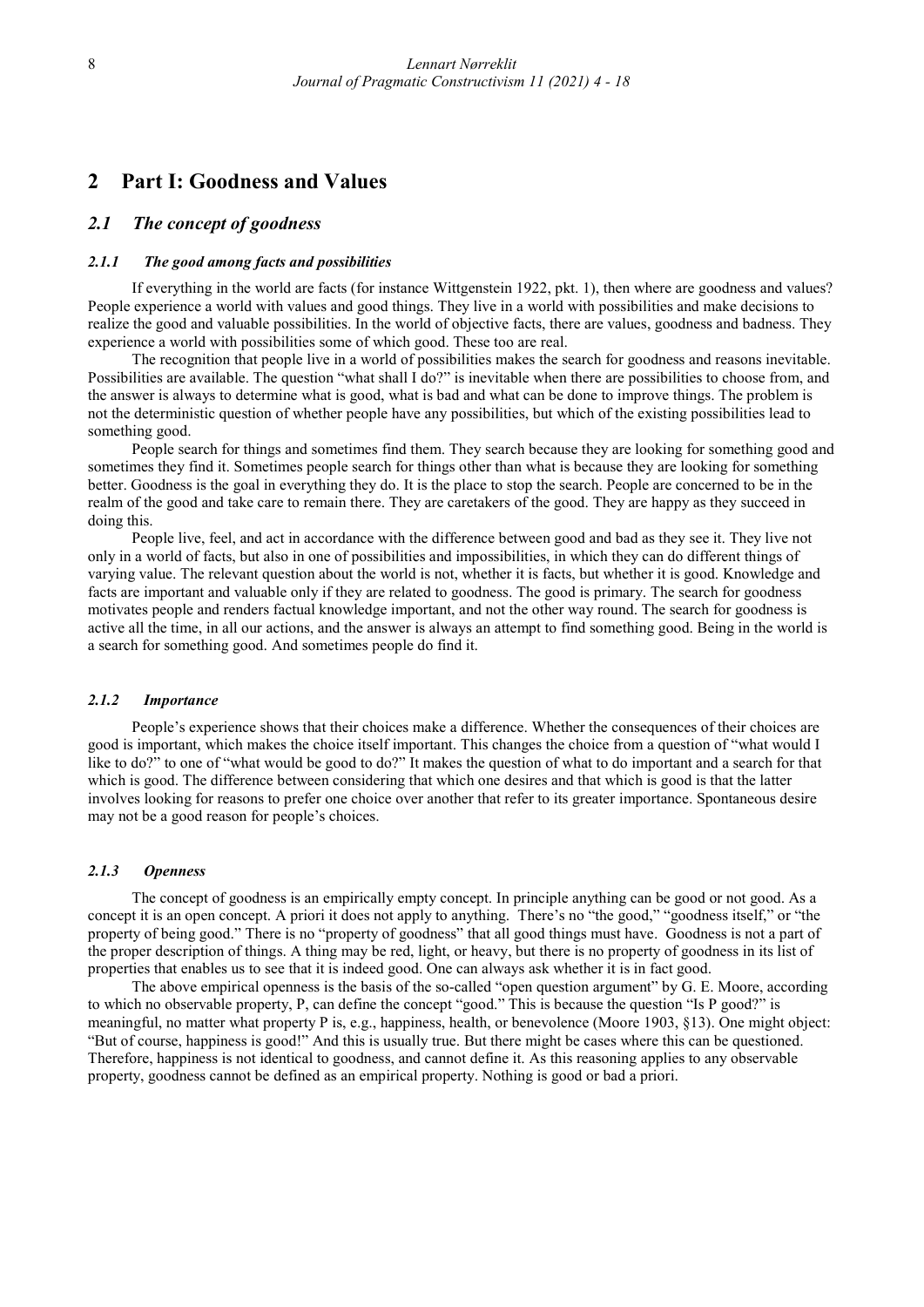#### 2.1.4 Assessment

Although goodness cannot be defined as an observable property owing to its conceptual openness, the same openness makes it possible for anything to be good in principle. Because nothing is good a priori, one can always make an assessment of whether it is good a posteriori. The logical difference between goodness and facts is not a gap, but a theoretical difference between assessment and description. It is not a gap between different types of realities. Goodness is determined by assessments, which are different from empirical description. However, an assessment is based on describable empirical realities. This applies to all forms of ethical and other normative judgments.

For something to be good, it must be important. That is a criterion for choosing one action from among the given possibilities. Importance is not a property of something like for instance weight, but a specific relation the object has to something else. Assessments analyze whether a certain object is important to something. The assessment finishes with a judgment that attributes a special status of acceptability or not acceptability to the given action or thing: Being good means that it is acceptable, and that no improvement is needed. If it is not good, improvement is needed for it to be acceptable. By being assessed as good, things are no more mere facts. They have been given significance and meaning in the world of people. If something is good, people use it, try to protect it, enjoy it, and feel happy about it. If it does not achieve this status, they do not trust it.

To sum up: The concept of goodness is characterized by openness and importance. Assessments involving reasons are used to determine what is good, thereby giving it a status as something valuable and worth caring about.

# 2.2 The social factory

#### 2.2.1 The primary game of goodness

The social factory is the practice that makes people social. It is their communicative interaction, their language games, i.e., interactions as interwoven, with the exchange of communicative expressions in exemplary validity. It begins with the mutual communication of good—smile, laughter, and excited movements, the signs that it is good—and is sometimes replaced by signs that something is bad—crying and worrisome expressions. This is the primary language game of goodness. Out of this game, everything develops: language, interaction, understanding, and communication. Every step on the way involves signals of good or bad. The language game of goodness is the developer and daily administrator of people's form of life.

In general, the language games make people social beings; special language games form the special cultures and make people the type of people they are. The real motivator that is intrinsic in each language game is the game of goodness. This is the control system of the social factory.

#### 2.2.2 Usage

The term "social factory" was originally developed by Italian autonomist Marxism for the analysis of the expansion of capitalist social relations with society as a whole (Tronti, 1962; Thoburn, 2003). It is now used by online companies in a different meaning that focuses on creativity and online presence. The use of the concept in this investigation is different. Here, it means that the language game, with its intertwining of communication and action, is the medium using which the person develops as a social being. The constant adjustment of mutual expectations in the language game is wired into people's brains. This means that good social norms as well as social problems are programmed in the social factory. The usage of the term in this study focuses on primary social interaction—the language game—as the factory that forms the person. It is not a deterministic machine that stamps a personality on the person; on the contrary, the person forms herself to be able to function based on her experiences of participation in the interaction.

# 2.2.3 The factory at work

From early interplays between child and mother to professional, high-level communication in the lives of people, each practice involves different forms of communication, where each is a sequence of language games. Each small game meticulously follows specific rules, all aiming at organizing interaction through processes of understanding. In this process, the social skills and personality develop, and the person becomes the type of social being she is. What kind of being that is depends on the games she participates in and how she manages to participate in them. These patterns are wired into her brain, and determine how she acts.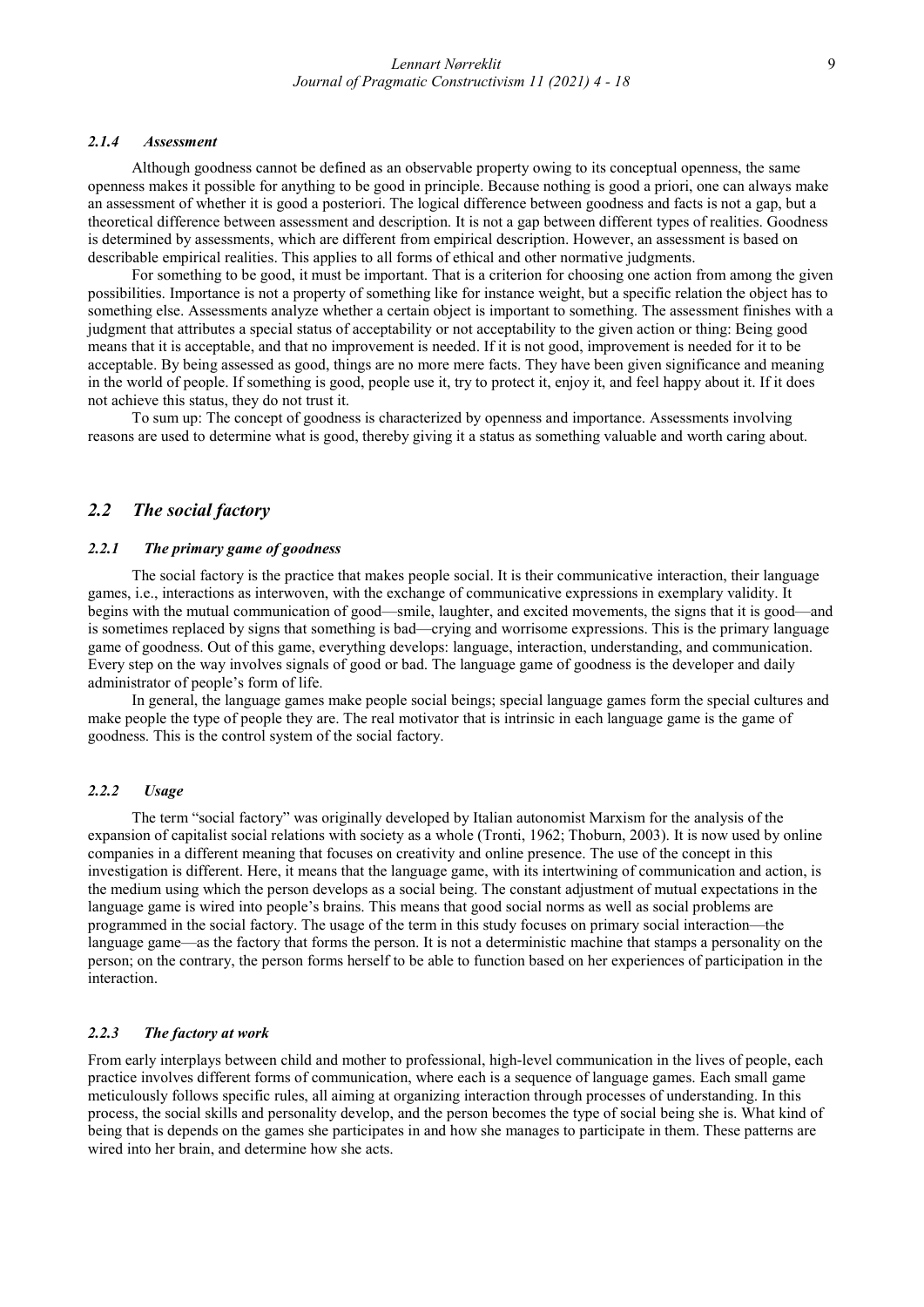That which motivates people in this development is the constant signal of goodness. It signals importance, bestows recognition and status, and makes people feel good. People connect, feel well, and are motivated where they experience this recognition and appreciation, whether it is verbal or not.

The language of positive assessment, appreciation, and recognition is fundamental to social development. It is fundamental in pedagogy, leadership, politics, and any profession that involves any form of communication-based cooperation. Mastering this is to become a caretaker in the creation of good relations. The language game of goodness is the fundamental instrument to organize and influence. Although soft, it is the strongest motivator available. People are observant of how the other expresses positive assessment and appreciation: Are her assessments credible and reliable, are they positive, is she biased, is she making any assessment, or is she unobservant? The skill to make and express good assessments is a sophisticated and vital game of goodness that influences social practice. It makes people more social, and motivates them to develop and fine tune skills needed to cooperate. It is basic in best assessment practices.

If the game of goodness is not functioning properly, the motivation becomes expensive and the performance mediocre. The widespread use of brutish and aggressive control behaviors, stress, and negative motivation have bad consequences. They degrade performance and demoralize people. As a cultural trait, this undermines the attractiveness of the entire society.

#### 2.2.4 Practice and development

Practice enforces and adjusts valid communication in operation. Interactive skills are developed through special educational practices. The coordination among practices involves lead activities. These aspects of practice need to be valid for the social factory to function well. The rules of the games are not simply rules of talking, but help coordinate activities.

With regard to participation in practice, caretakers reassert and adjust their cooperative skills. They combine professional skills to control advanced activities and communicative skills to coordinate with others. Caretakers need to exhibit socially constructive behavior in order to be trustworthy participants. They need an understanding of what goodness means—goodness as being a good person, including having good ethics, skills, and the ability to assess and appreciate others as well as good things. They should be able to monitor, assess, and ensure the quality of their own performance.

Professional skills unfold a technical rationality necessary for advanced practice. Communicative skills unfold a communicative reason (Habermas 1981). The combination of these two constitutes validity in interactive communication. To avoid people from acting as fake professionals, practice is needs to distinguish between superficial communicative skills and valid communication.

Development: Skills and character are not innate. Good education is imperative for personal development. This presupposes creativity and the ability to spontaneously express positive assessment, as in a smile and laughter, as a response to loving treatment. Caretakers can then support the development of the child in valid interactive games. As the person learns, she may eventually become suited for operative practice, and may even surpass prevalent practitioners and their leaders. Having more advanced knowledge than the leadership may "threaten" existing practice. To avoid this, developmental practices temper creativity.

Coordination: The coordination among practices requires governance so that they complement each other. This structure involves a combination of inter- and intra-practice modes of leadership. Intra-practice leadership is valid only if the leader possesses advanced professional skills. Without them, leadership becomes a mere game of words.

The ability of qualified development to surpass the level of understanding of leadership is a source of dissonance—call it creative dissonance—between the practitioner and the leadership.

Creative dissonance is an issue in any mode of development. It represents dissonance between a controlling practice and creative innovation. Practice is based on systemic repetition and reproduction, and favors efficiency, while innovation demands change, challenges repetition, and favors effectiveness. Nevertheless, both are part of any practice, and leadership that has a good understanding of research and innovation as well as communicative reason can handle this dilemma by guiding the requisite assessments, and combining the promotion of creativity and efficiency. Leadership that enforces itself without these qualifications is forced to replace assessment of the good with unqualified formal systems of assessment with little understanding of the good.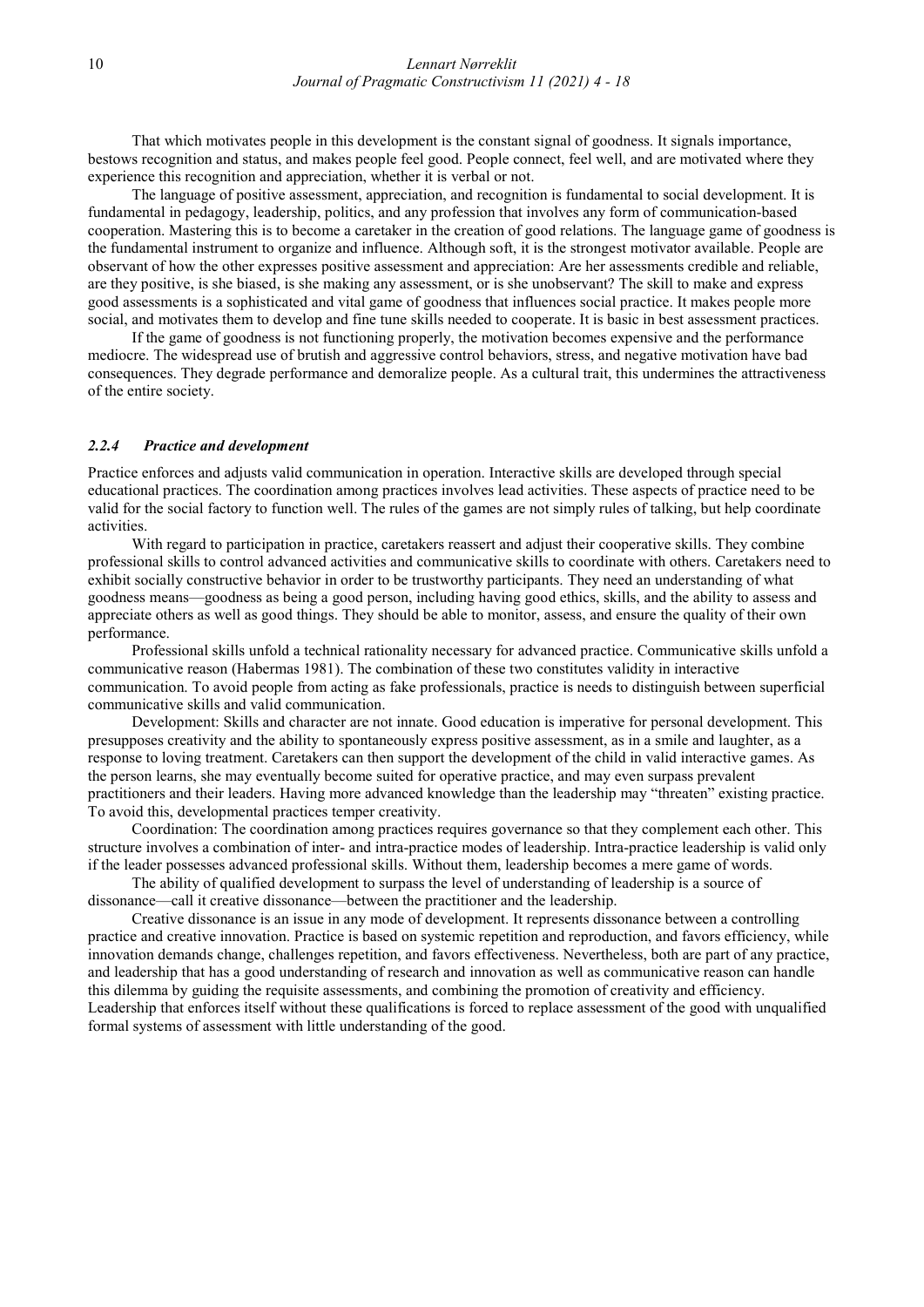# 2.3 Community, theater, and paranoia

#### 2.3.1 The concept of community

In this investigation the term "community" is used to signify any group of people that cooperate, live together, and take care of one another based on a common understanding and shared values.

Kropotkin (1902) based his theory of communities on his objections to social Darwinism, which considers competition as the mechanism that leads the strongest development. By contrast, Kropotkin claims that cooperation and mutual support are the source of success, and claims that this has been widely documented in evolution.

Ferdinand Tönnies (2001 / 1887) used "community" (German, Gemeinschaft) to signify unity based on the complete unity of wills and direct mutual affirmation. Tönnies differentiates between close communities in narrow relations and various "followships" based on common professional interests. He also indicates a biological basis for strong community bonds.

It is, however, necessary to modify these elements of naturalism. Although community creates a competitive advantage and has a biological foundation, this author considers community as based on communication more than on biology. In this way, it is possible to explain not only the emergence of communities but also the many failures, dissolution and disruptions of communities—as for instance, how the expectedly biologically strong mother–child bond sometimes fails when a mother rejects the child.

This investigation defines the functioning language game of goodness as the basic manifestation of a community. The thrill and joy in in the communicative game of goodness are the constituents of social beings and communities. This is what helps form and maintain bonds. With this concept of the community, we can also analyze failures and disruptions referred to above. People that develop and live in an environment with few to no games of goodness—owing to absent or aggressive parents, peers, or leaders—become alienated from such games. This may negatively influence their personality.

#### 2.3.2 Communities

A community here is based on the enjoyment of communication that generates a common understanding, an understanding in which people feel that they share values and inspire each other's perception of values. The strong will that precedes values and understanding may have an oppressive character that is incompatible with the concept of community used here.

The community is the center for the language games of goodness and valid assessments. It is here that acceptance and status have meaning. As caretakers, people of the community support one another and their values. Communities are informal constructs with or without a formal framework. They are the basic unit for people to cooperate.

Common understanding is achieved by using dialog and communicative reason to produce a platform of shared understanding. Not all communication leads to a common understanding. Some is intended to prevent such a common understanding in order to challenge the membership and function of the community. The difference between aiming for understanding and not appears in the details of the language game. The aim of establishing a shared understanding causes people to engage in dialog characterized by a meticulous care while listening and explaining oneself clearly in all communicative steps. It also involves a willingness to demonstrate the relevant ontological implications—actions, events, and situations—so that people know that the communication is not a mere game of words without validity. At each step, people are careful to signal their assessments, whether positive or negative—through minor sounds, small movements of the head, or selected facial expressions—to signal to the speaker whether she is understood. Understanding is achieved when people can share their assessments and agree on what is good. A person who avoids these efforts is not a trustworthy community member.

The community reflects ideas to organize life in networks of activities. It shares values and ways of reasoning. A common understanding enables members to easily reach out to one another. The ongoing nature of communication as dialog reinforces a common assessment and understanding.

Each group develops special concepts and communicative practices. Departments and professions, and institutions and assemblies constitute groups based on specialized communication and understanding. To be productive, they need to achieve a common understanding of their special task in order to cooperate with and support one another.

To have the status of an accepted and trusted caretaker in a community is to be judged to be a good person. This is the function of assigning something the status of being good. It is to be good in a community, a world of common understanding. This holds for anything—an act, a performance, or a character. Additional improvement is not needed in this case. Being good means passing a threshold of recognition, and thereby attaining a status as a capable and trustworthy person who can play the intended role. If something is not judged to be good, something is wrong with it. In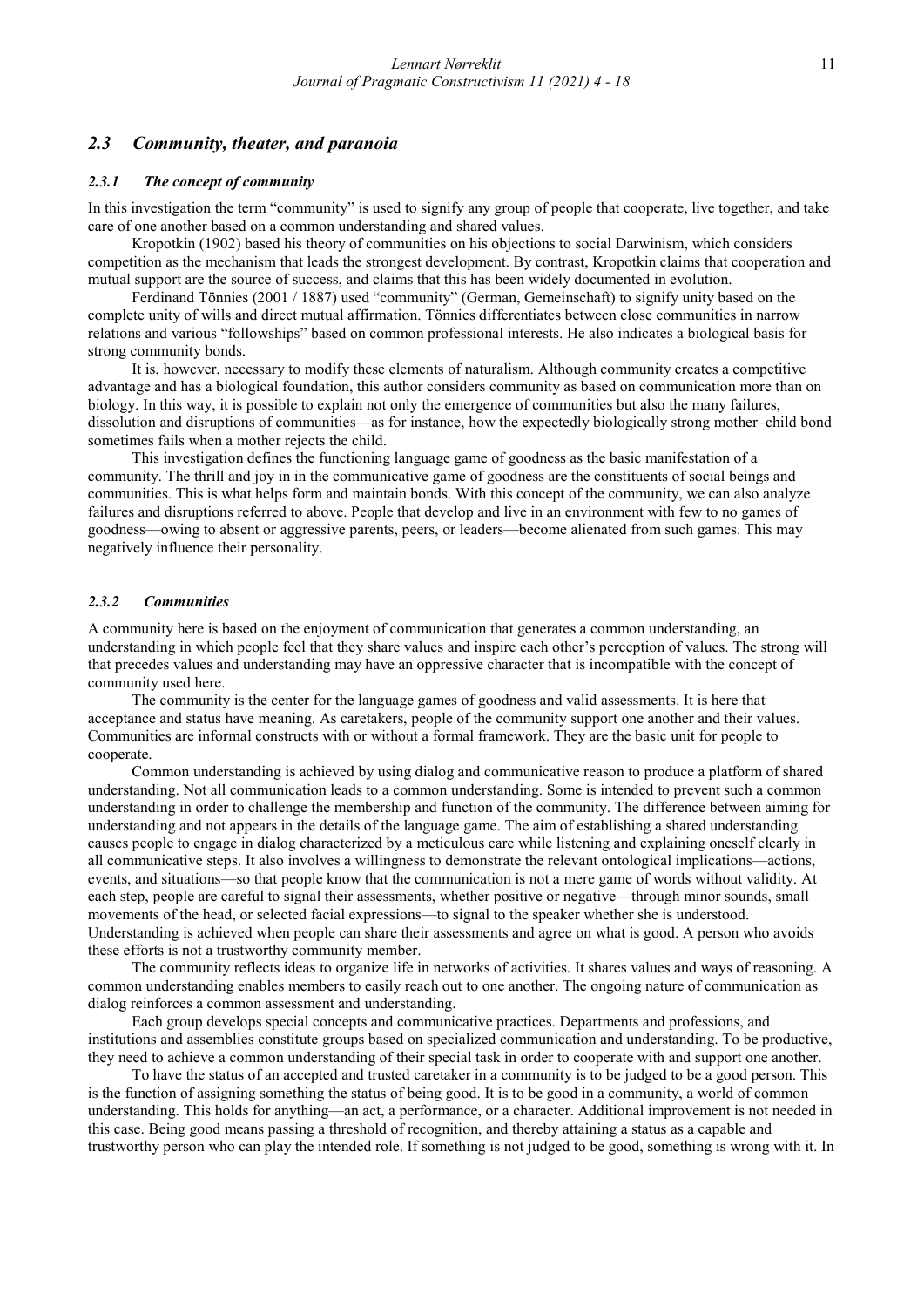this case, it is unacceptable and cannot be relied upon. It needs improvement to be accepted. If people are not accepted as good even in the absence of wrongdoing, they may be victims of bias and discrimination.

The status of being a good person involves obtaining the recognition, until proven otherwise, of being a good person in the roles that a person plays—for instance, being a good family member, doing a good job, or doing good work in the community. To be accepted as a member in a community is to be accepted as a good person. A good person is expected to be one who acts out of love and care, with understanding, empathy, and skill. Communities rely on its members being good persons. Being a good person is even more important than having a good life. People need to be recognized as good people by society and by themselves. They also require that their life, and the things and relations that belong to it—their family, friends, properties, and interests—are recognized as good, and are therefore protected.

If a person is excluded from participation in valid communication, she is in a lonely and precarious situation. Her status as a good person is challenged. A society that imposes too stringent a set of standards on its members, or makes them so biased and fuzzy that many cannot achieve them, does not respect people as good citizens. Society can undermine communities, and cause people to live under the stress and fear of losing their jobs and ability to contribute to the community.

#### 2.3.3 Winning and losing

There are many types of games; some are win–win games and others are win–loss games. Often a game is a competition where one participant wins and the other loses. Playing games may be a challenging undertaking in which people can hurt and even destroy each other by inflicting loss of money or status.

In a community, people play competitive games for fun, and not in order to hurt and exploit one another. The most widespread game play—the ongoing language games of goodness that organize life through common understanding—is, however, a sheer win–win game. Nobody loses, unless everybody loses. Language games in a community pertain to understanding in order to realize goodness. Many other communicative games are win–loss games. They are about positioning, dominance, and victimizing the other.

When minor children play freely, they do it for fun, and not just to compete and win. All games of goodness involve fun, interaction, cooperation, supporting each other, and development. These are the basic games in life relating to doing good things in good ways. When games begin to designate winners and losers, this may still be entertainment and fun, but may also turn into sinister games about domination and depriving the other of status and wealth.

Although competition is an exciting motive in many games, radical competitiveness, i.e., where each interaction is a competitive game such that one must try to win because they otherwise lose, is a false description of the human condition. Communication and cooperation are not about competition but about performance, truth, and understanding. The beliefs in universal egoistic competition have been promoted in some theoretical perspectives. This is not, however, the primary driver of social interaction, let alone that of communication.

Communication is by nature a game of goodness, and this makes it a win–win game in which people not only achieve a common understanding of life and one another, but also produce good and even great things. The aim of goodness nurtures creativity and improvement, and easily solves the problems of dissonance it produces. The language games pertaining to understanding, truth, knowledge, and values are all win–win games. If one in the community makes an improvement, everybody benefits.

#### 2.3.4 The theater

The word theater is used in a metaphorical sense here. In the theater, the communicative game is a struggle for domination and submission. It is gaslighting and psychological wargames in a polished disguise. The topics of communication may appear to be sincerely intended, but in the theater, they are fake and invalid. The only thing that is not fake is the game of power and domination. People who are genuinely concerned with the substance of the topics are run over. Everybody on the scene must present themselves as being on top and successful, regardless of whether they win or lose. In the theater, losing is to look like a loser. In a community, on the contrary, losing is the inability to recognize one's errors.

Many communicative games are pure theater games about power and domination. These are games in the sense that they are about appearance and not the realization of any values. But these are sinister games because they aim to hurt the other.

The semantic level does not reflect something real in the above context. In the theater, only the theater is real. Everybody plays her personal I-game (ego-game) according to personal rules. A person is either a strong player or they must ally with one. Winning is about creating the best alliances and making the opponent look beaten, weak, and making them leave the theater. It pertains to traps and illusions. Large parts of public life organized by the media have turned into a theater. The games have audiences that cheer for their favorites. Similarly, management has often turned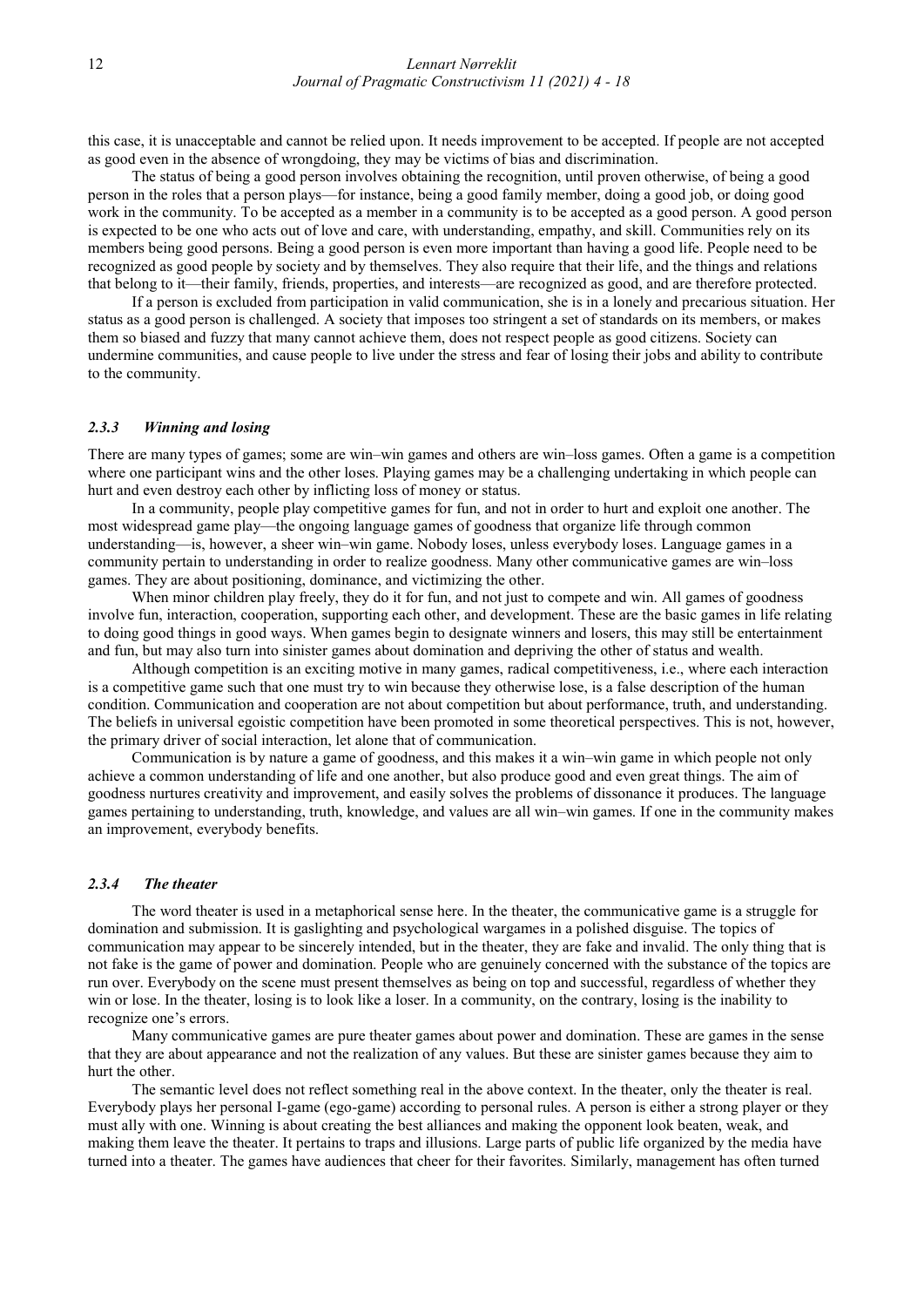into a theater where leaders are playing I-decide games without understanding what they are "leading," and, therefore, are unable to do something valid and real. A large number of decisions and plans are hence made that mean nothing. Besides domination and submission, I-games have no content.

The games in a community, on the contrary, are games of common understanding, values, ideas, and reasons. No such thing exists in the theater. The theater is not concerned with cooperation. Cooperation presupposes common understanding, which neither exists nor is intended in the theater. It is a world of competition and combat. To be good is to be able to win not by being nice and good, but by being mean while pretending to be good. I-games use toxic communication. The dominant players are master players who achieve powerful positions although they lack the relevant competence. Only toxic leadership treats the organization as a theater, where it creates illusions about its goodness, and fear and paranoia about the bad to consolidate its power. This is tantamount to psychological warfare. It has no content, is a waste of time, and a painful experience for many.

There are no caretakers in the theater. If people mistakenly believe that the games are valid and real, they are in trouble.

#### 2.3.5 The two scenarios

The distinction between community and theater can be illuminated by Burke's model for social interaction in his grammar of motives (Burke, 1945). Burke's model distinguishes among five principal elements: the act comprising deeds and thoughts, the scene comprising the situation and background of the act, the agents comprising the persons performing the acts, the agency comprising the means and instruments used, and the purpose.

Acts: The theater treats an act as that which happens at the scene in communicative exchange—the exchange driven by the I-games is the real event. The games are ad hominem games, and their consequences are the outcome of the win–loss struggle. This makes them very painful for gullible people not aware that they are in a theater. Communication is not committed to validity in this case.

Actions carried out from the perspective of the community concern the realization of values, and the specifics of communicative acts concern the establishment of a common understanding for ways to mold actions beyond the communicative scene. Communication molds the acts of caretaking beyond the communication itself.

The scene: The theater treats the here-and-now scene as the reality, and disregards anything beyond as irrelevant to the act. The actors may well regard a world beyond the here-and-now scene as relevant, but the reality that concerns them is not the direct topic of the communication.

The community considers the here and now as part of a larger scenario, the reality of the community. The meaning of its communication is the commitments to and implications of the larger scenario.

In practice, community practice and theater gaming are intermixed, and this creates severe problems. A significant part of pure theater gaming involves pretending that the communication is valid; and if the players have power, they may switch as they please between drawing consequences or not.

The agents: The actors in the theater are players. Actors in the community are caretakers of its values. The concept of the agent is interesting. According to one meaning, as used by Burke, it is used to identify the source of deeds, and denotes the person who acts. Call this an I-agent. A different but common use of the concept in practice, as well as in the agency theory, is that of a person who acts on behalf of another. Call this the r-agent (representing "acting on behalf of"). Actors in the community are r-agents because they take care of values that serve its members. In the theater they are I-agents.

The agency: In the theater the tools are all kinds of tricky language games that are able to confuse the other and make the other unaware what the real stance and intentions of the actor is.

In the community, meticulous epistemological scrutiny is used to ensure valid common understanding here and now, which leads to viable coordinated action in the larger scene.

The purpose: In the theater, the purpose is to teach the other a lesson and win the here-and-now battle to achieve dominance, while avoid defeat at all cost. From a community perspective, such a purpose is futile.

The game of goodness in the theater is all about winning and domination. The game in the community, however, is an uncomplicated game of goodness.

#### 2.3.6 Paranoia

Plato made "the good" a central concept in ethics, as the overall ideal motivating all activities. Alternatively, the desire for happiness has been considered the motivation behind human activity by many.

If a person does not aim to be good, how can she respect herself? The story about herself—which actually is a part of her—will either tell her that she is good or tries to be a good person, or that she is not or does not try to be one, depending on whether her memory deceives her. Here is a source of self-respect. Giving up on doing good and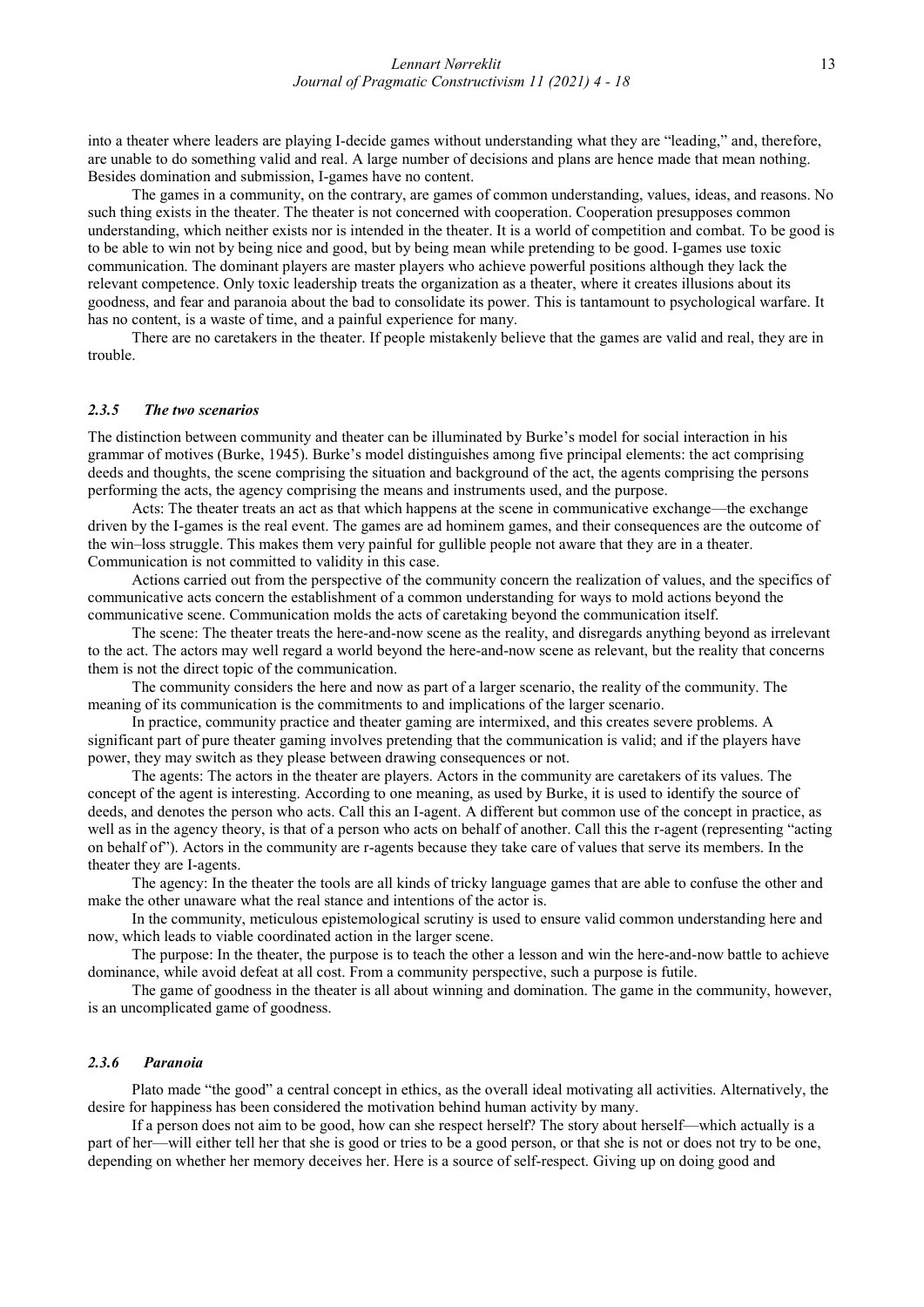accepting doing bad is giving up on self-respect. It is not sufficient for one to gain the respect of others; one needs to obtain it from oneself as well. To earn the respect of others, one needs for them to recognize that one is good. To earn one's own respect, one needs to be convinced that one did things as well as one possibly could. Doing good is a commitment for one's life, to make it as valuable as possible.

If a person claims to be motivated by a desire to do good, a psychological rationalization theorist may claim that this is a defense mechanism, and that the subject is actually motivated egoistically by her desire for happiness.

A Platonic rebuttal could be that this may look so from a superficial point of view. In reality, the problem is that she does not know what goodness is. Her culture, the social factory, has educated her to believe that people are motivated by happiness, therefore she believes that happiness is good. Her motive is in reality to do good and be a good person, but her understanding of goodness is misleading. She aims at the good but has no valid understanding what that is.

Here is the problem that needs to be solved: Either bad things are done because people are evil and bad, and therefore intend to do bad things when it serves their evil purposes; or people do bad things because they are confused and mistaken about what the good is – conflicting and painful personal experiences may cause such mistakes.

A third possibility that is believed by many, is that one or the other of the above explanations apply depending on the instance. For instance, the one explanation applies to some people - the good ones - and the other explanation applies to other people - the bad ones. This is a paranoid mindset. It is paranoiac in the sense that it arbitrarily defines who is good and bad, and then interprets the available empirical information accordingly. This procedure is epistemologically fraudulent, and forces the conclusion to define the evidence.

This schema penetrates many cultures, including Western culture. All the heroes are on the side of the good, and are fighting against the villains on the evil side. This mindset is pervasive as if people all are paranoiac: we the good race, nation, civilized, pious, good hearted, diligent, female, gentle, leaders etc. - the other the bad - race, nation, barbarians, atheists, evil hearted, lazy, male, molesters, employees etc. The good-bad/evil schema is constantly in use.

The above mindset is clearly irrational and flawed. Nevertheless, it penetrates media, politics, and leadership as well as discourses at all levels. Its invalidity makes it suitable for use in malicious games and grand theater.

What is the difference between a paranoid and a valid assessment? The paranoiac predefines the I-side as good and the others as bad. This leaves no room for a valid assessment. In fact, it leaves no room for any assessment at all because the conclusion is given a priori, and is used to select and interpret the evidence. The concept of goodness is predefined by some such empirical features as nationality, race, social position, and gender. This violates its openness.

The paranoiac mindset forgets that the other, which it assumes is on the bad side, does the same: They live in communities ruled by their language games of goodness, where they are caretakers trying to realize and protect their values. Overlooking this is inconsiderate. Maybe the others are not possessed by hatred and aggression toward others, or maybe they have the same paranoiac mindset against the other? The paranoiac mindset is the evil. It is founded on irrational fear and inadequate knowledge.

The origin of such mindset may be traced to inadequate workings of a social factory, which may make people susceptible to a fear that overrides their ability to use good reason, and instead causes them to serve as instruments in the belief that they serve the good.

# 2.4 Ethics of the good and the best

#### 2.4.1 The ethics of the good

The community has been defined as a group with a common understanding based on an ethics that recognizes the good, i.e., of people and things that assessed satisfy the standards that the community expects. People are accordingly motivated by the desire to be good people. Good cooperation is a win-win game. This enables communities to function internally as well as in cooperating with other communities to form larger societies. The common desires to create a good world can enable all societies to unite and organize for global cooperation.

The ethics of the good uses a measure of assessment that a significant group of people, in principle everybody, can satisfy. It is important to enable people to pass the norms and standard and avoid becoming losers.

Norms and standards may produce static patterns, which makes the community become backward.

#### 2.4.2 Ethics of the best

An alternative to the ethics of the good is to organize practice according to an ethics of the best, i.e., an ethics in which only the best achieves recognition. Personal endeavors in such ethics are similarly aimed at becoming the best. It seems logical to improve practice by implementing an ethics of the best to counter weaknesses of the ethics of good. It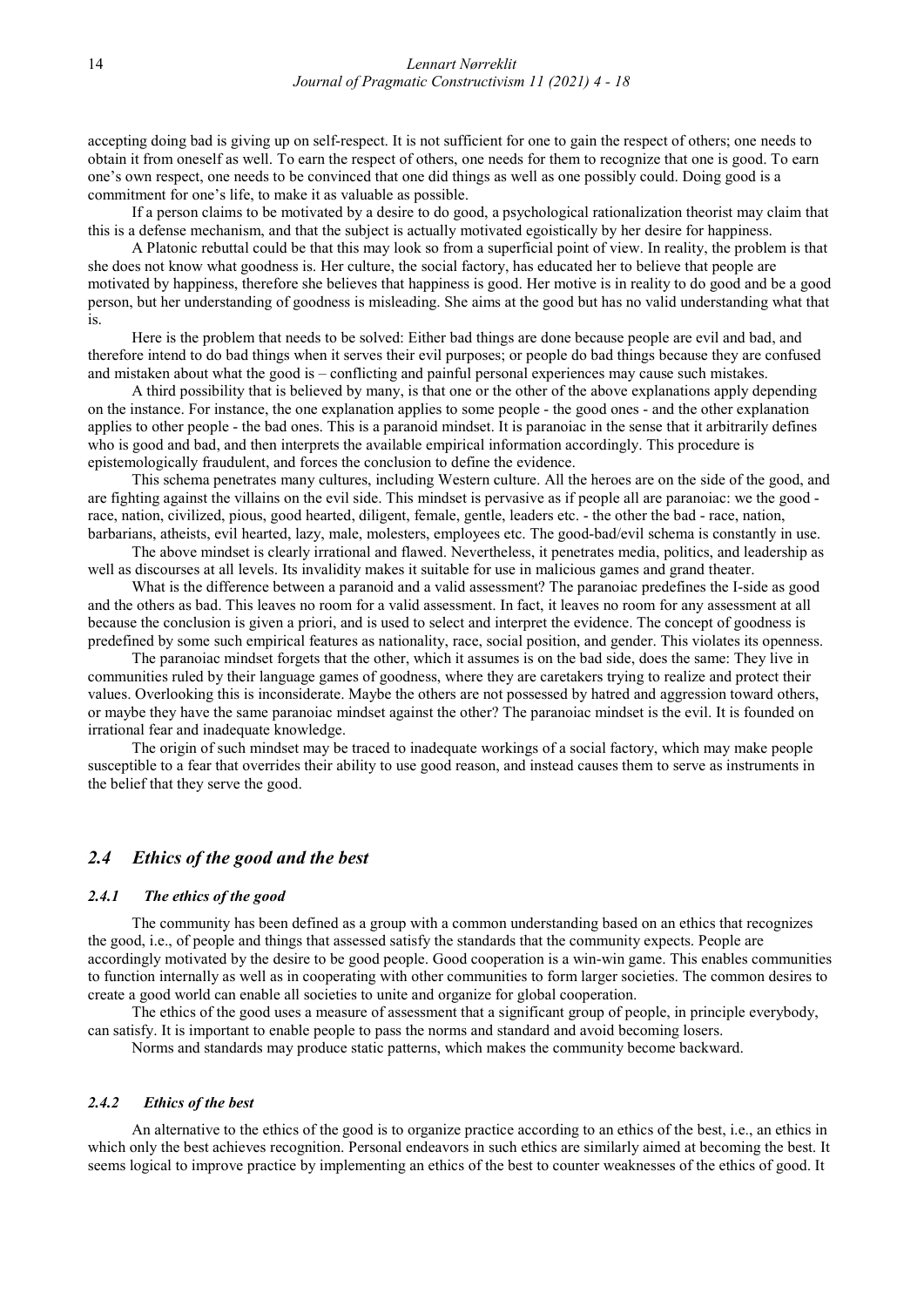is a world of competition. And it promises excitement and progress. The "win–win" of the ethics of the good is replaced by a "win–loss" of the best.

A capitalist economy is based on competition. Only the best can win and achieve recognition. It is not good enough to be simply good. A society of competition is not concerned about the good but the best. To be good means nothing and being the best means everything.

There are some downsides to an ethics of the best. The obvious downside is that only one can be the best. All others fail. They are losers, which leads to low self-esteem and inculcates a negative character in society that produces inequality. People will be motivated by fear of becoming losers. The ethics of the best is that it dissolves standards and norms. There are norms for being good but there cannot be a norm for the best. Cooperation becomes competition, partners become competitors. The community transforms in the direction of a theater, that eventually may challenge the existence of the society.

#### 2.4.3 The good and the best

To illuminate the consequences of the two ethical perspectives, the difference between good and best needs to be clarified. The best and the good are different concepts. They signify different things. It is false that the best is always better than the good because the best may not be good at all. If all are bad, then still one can select the best, but this will be bad and not good. The best is a comparison that signals the top of a group on a scale. It does not guarantee that anyone on the scale is good because it does not include references to standards of goodness. The good, on the contrary, is not judged by a comparison between competitors but by reference to standards that guarantee an acceptable level of quality. To a community, goodness is significant. The ethics of the good leads to the development of communities. The personal motivation to do things as well as possible enables the ethics of goodness to deliver performances where all participants give their best.

The ethics of the good and the best are of course ideal types. In practice the good and the best work in combination. To maintain the community, it uses standards of goodness that people in general can fulfil so that they can achieve recognition. Thus, groups of recognized participants are created that can cooperate and also compete. The personal motivation is to be good according to social standards as well as to personal ability. The personal drive to deliver the personal best leads to new knowledge and skills that spread to society and gradually improves the standards for the good.

# 2.5 Values

#### 2.5.1 Objectification

In assessments, the goodness of things may be judged by reference to the values to which they contribute. To call something good is to judge it as having importance and assign it a status as a value. A value is conceptualized goodness, where this conceptualization is applied to assessments.

Although values in practice are used to legitimize assessments, the objectification of the value is itself based on thorough assessments of the goodness of things. These assessments are values conceptually attached to empirically recognizable features based on their presumed goodness. Goodness is the lead concept in the assessment and values are the outcome. The attachment is a social objectification of goodness, a construct. In practice, it operates as follows: By knowing these values, people can determine the specific goodness of things.

While goodness is an open concept, values are the conceptually objectified results of assessments of the social factory, institutionalized and integrated into the social structure. Health is one such concept. Health is considered good and therefore given the status of a value. It is a descriptive concept that is loaded with the status of value. The value load even influences the way in which its descriptive content develops over time. Because health is a value concept, everything that contributes to health is automatically considered to be good and valuable. Other values include life, shelter, gentleness, skill, beauty, generosity, cleverness, love, interestingness, and inspiration. They are all conceptualized forms of goodness.

All concepts, even the most descriptive ones, contain a certain element of value, namely the value that legitimizes the existence of the concept, the reason for why we have it. Not only are values conceptually attached to empirically recognizable features, the reverse is also the case. Empirical features are conceptualized because they represent some value. The integration of value and empirical features is the result of assessment-related activities that are always a part of people's approach to things. The closure of an assessment is the objectification of the integration. Objectified values constitute practice as guidance for the kind of things that are to be done, making it superfluous to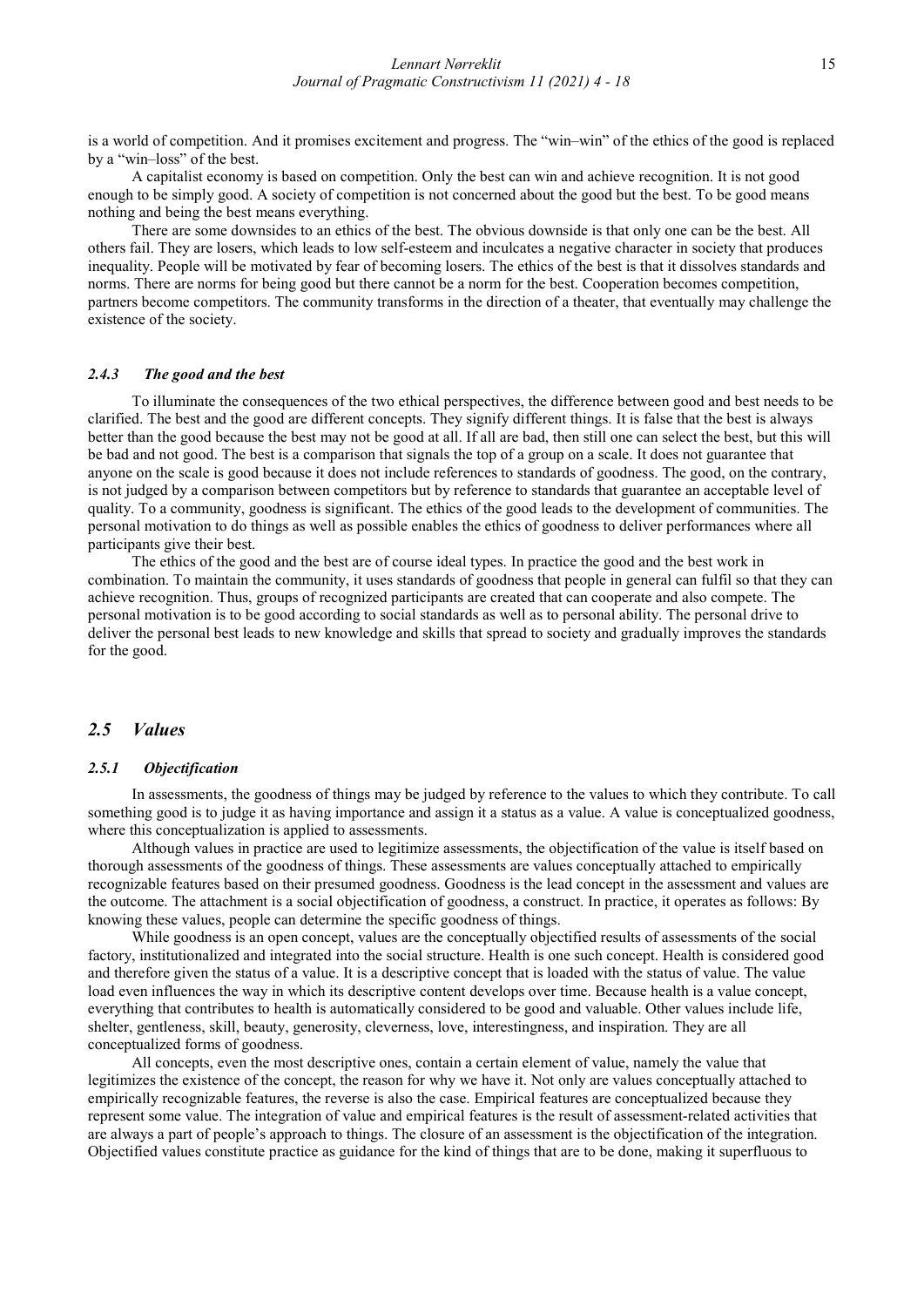start analyzing from scratch every time people are to do anything. The conceptual system is loaded with value-based guidelines.

#### 2.5.2 System

The values of a society are part of a complex web. Everything fits into the web in several ways. Some basic values signal the basic system of values of society and everything else is assessed according to how it realizes these values. The system of values is implemented in institutions in the form of health, justice, law, democracy, education, economy, science, art, culture, and even nature.

The realization of values is based on regulation by social control systems, and professional, value-oriented, and specialized skills related to the economy, political system, legal system, and research and education. The realization is run by professional communities that offer their values as service to society. If communities turn into theaters, the service to society becomes fake. If, for instance, the military is controlled by a theater, the use of military power in a foreign country is likely based on paranoiac arguments, and benefits for the community or anyone else are non-existent.

#### 2.5.3 Re-evaluation and change

As society changes, its values are adjusted. When objectivized values conflict with needs and opportunities, the values are re-evaluated and the institutions transformed.

The rational basis for the re-evaluation of values is the interplay between the openness of the concept of goodness and the objectification of value concepts. By questioning the goodness of the values, people re-start the assessment process. Most re-evaluations change some values while leaving basic values such as health intact. Such a reevaluation builds upon pre-existing value foundations.

This leads to the question: How are the most fundamental values established? To clarify that the investigation needs to analyze what value and goodness mean to people. Neither society nor the community is a goal in itself. They provide a framework that serves the life of people.

#### 2.5.4 Needs

An objective approach to values is to identify them with needs. Social values and institutions aim to satisfy a system of needs such as physical and social as well as the need for self-actualization (e.g., Maslow, 1943). Accordingly, everything that satisfies a need is a value, and vice versa. All values are instrumental values serving satisfaction of needs. The value system is an interconnected system of means to satisfy needs. All the needs condition one another and must all be fulfilled. If one need suffers, the entire system suffers. The goodness of an instrumental value is explainable by its beneficial consequences for another instrumental value.

The problem with such models is that they address only needs and instrumental values. Such a value chain requires intrinsic, non-instrumental values. For instance, needs are a condition for life. If life is a value, then the fulfilment of needs is valuable. But if life is worthless, then the fulfilment of needs is worthless as well.

The value of life cannot be reduced to its conditions. Paradoxically, for life to be meaningful and valuable people need to do things, which they do not need to do in order to live. For instance, they need to do things that turn their lives into a story that they like and feel good about so that their existence is not a waste of time. An instrumental approach to values cannot stand alone.

#### 2.5.5 Good–bad

Although values are an objectification of the good, bad values are objectivized and exist as well. Use of weapons, spying, jailing, killing, pollution, cheating, stealing, and war are not counted as values. They are performed under the pretext that they are good and some of them represent significant economic value. While some of these 'bad values' are crimes that conflict with society, the worst of them such as waging war are in accordance with society. Economically, the bad phenomena also have a price and thus an economic value. Thus, things have a value no matter whether they are good or bad although people would like an economy where only good things have value. The fact that it is possible to argue in favor of bad values signifies the need for a re-assessment.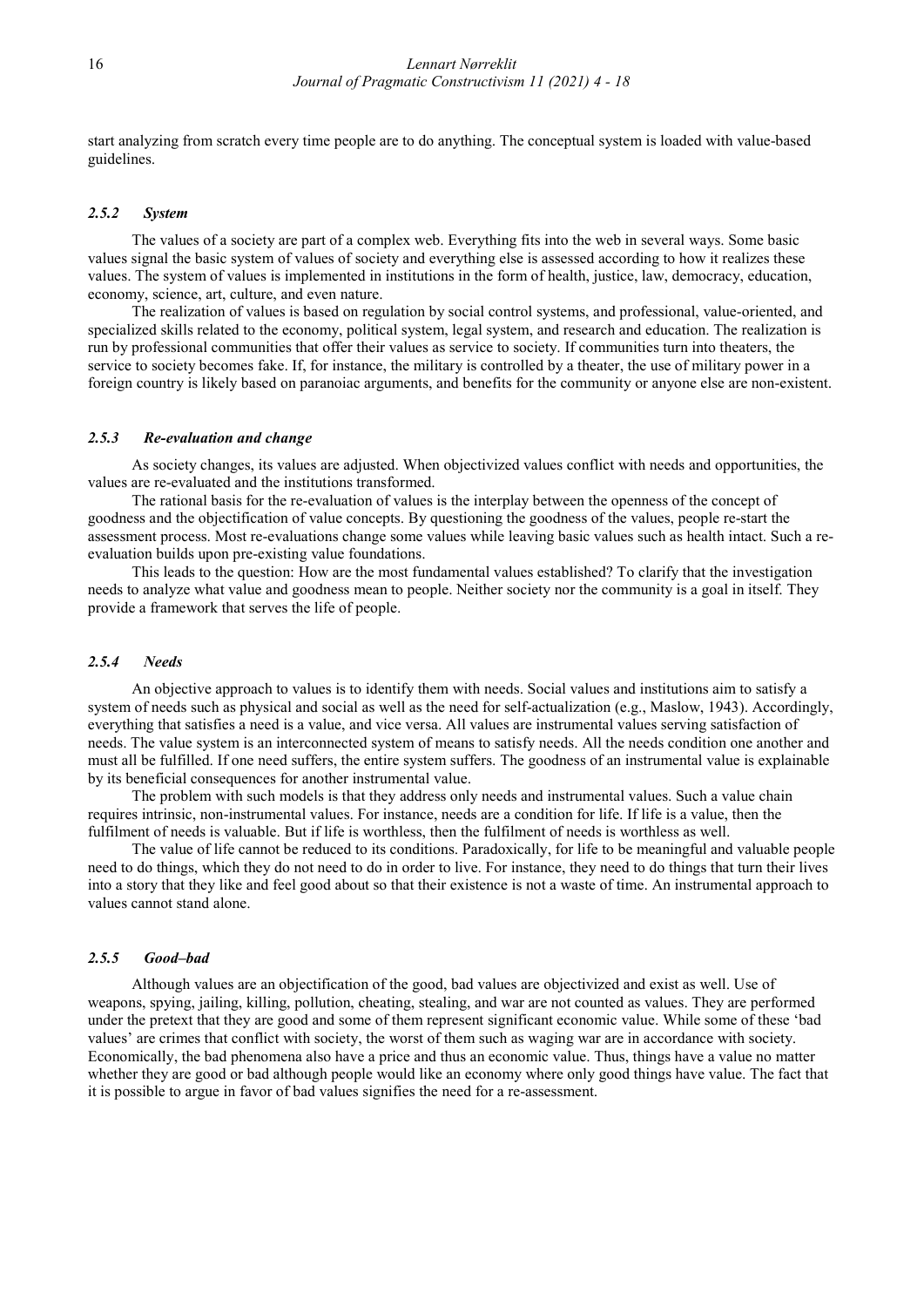#### 2.5.6 Valid–fake

The main problem in assessment is that of validity. Any re-assessment can be argued for if there is no demand for validity. Assessments must be valid. Consequences of invalid assessments are severe. If assessments are not valid, the resulting value objectifications are invalid, and the value construct is mistaken: an illusion with bad consequences instead of good. Fake values lack ontological integration. They are simply words that may claim: "We bomb the country for the good of the people." The invalidity of that claim is demonstrable through recent examples. The real reason for bombing a country may be, for instance, to control its natural resources, assuage the military–industry complex, or something else.

Invalid assessments can succeed in decision making because they operate in a theater. The theater is devoted to creating fiction although this may jeopardize people's lives. Its storytelling is not validly connected to real occurrences. Valid values are realized by communities in which words have meaning for the caretakers who use them in consonance with their actions. When the values referred to in an operation are fake, as in the "value of the bad," they turn life into a theater, which then features I-games that do not create anything but show, although it may be deadly. Communities make values real whereas theaters do not.

#### 2.5.7 The personal

To organize life, people need to develop personal values. They need them in order to contribute to the community and give a meaningful structure to their lives to gain self-respect.<sup>4</sup> People with personal values become caretakers.

Without personal values a person may act impulsively and incoherently, or she may become follower of a dominant person, opportunistically going along with her values. She is just an instrument. She is not a caretaker of values but a player in a theater. In a theater, values easily change. There is nothing wrong with following another person who is taking the lead if they exhibit personal values that contribute to the life of a group or society. It is, however, a problem if one does so because one has no values of one's own.

If a person's only values are to play games to control other people, she is a player and no caretaker of values. She may be a great actor on the scene. However, to be a leader she needs to personally have and understand good values, in addition to the ability to lead and inspire people to contribute. Without personal values, this is not possible.

A powerful player can make many people her instruments. But without personal values, she and her instruments have nothing to contribute. The lack of personal values makes her hollow. In the end she is herself just an instrument used by other players. Without personal values, she can do nothing but play a role in a theater.

The social factory fails when it prevents the child from developing personal values. Personal values develop from personal experiences, where the subject uses her desires, experiences, and decisions to try things she likes and things she can do, learn who she is, and how she reaches understanding and cooperation by contributing.

In the formation of her values, the person relates to the values of society and projects herself as playing a certain role. She imagines and strives for a merger between her values and those of society. In the process of cultivating her personal values she aims at becoming a person taking care of these values. For instance, her concern for the value of justice may lead her to become a lawyer and become involved in legal institutions. The personal role defines who she is: a judge or an attorney. She is not an actor playing a judge in a theater, but a caretaker of the values of justice.

When a person identifies herself as "I am married to ...," "I am a secretary in ...," or "I am a lawyer," it is important for these identifications to express her personal values. Otherwise, she is not a caretaker but a player who, at some point in her life, may discover and recognize that she has deceived herself.

# 3 Conclusion and further research

-

Goodness is the leading concept in the formation of values based on valid assessments. It is open, and can thus support the re-evaluation of values. The social factory penetrates the functions of the language game of goodness. It succeeds in constructing communities of caretakers based on a common understanding and values, but sometimes it fails and enables development of theaters in which the bad is the good. However, people are not instruments. They have a life in which they have to realize responsibility and dignity. To this, they need personal values.

<sup>&</sup>lt;sup>4</sup> See self-determination theory for research on the importance of personal values and motivation (cf. Ryan & Deci, 2000.)